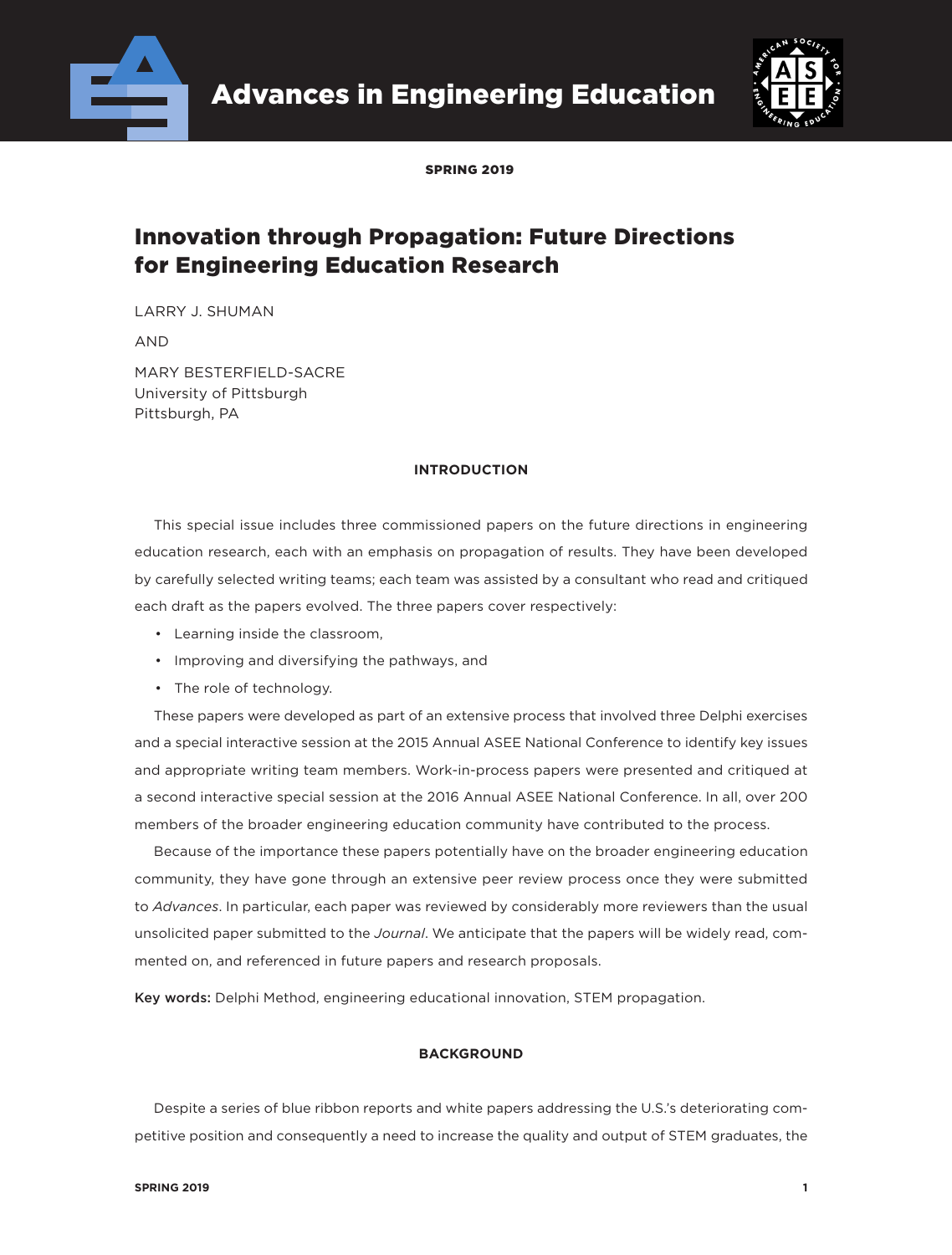

overwhelming evidence suggests that much remains to be accomplished. (See Figure 1 for a graphical overview of these studies.) Among the STEM fields, engineering has been especially singled out. Compared to other developed countries where over 15% of college graduates are engineers, just five percent of U.S. college graduates are engineering majors, and, what had been until recently, a small but growing portion of those are international students. Thus, a national concern is not only how to increase the quantity of engineering graduates, but equally important, how to improve the quality with foci on both pathways to and through college, as well as improved learning issues. As a result, through a National Science Foundation EArly-concept for Exploratory Research (EAGER) grant, funding was obtained to commission a set of papers that would be based on input from the larger engineering education community in order to layout potential research to improve propagation of engineering related innovations. These papers, which comprise this volume address learning and assessment, technology, and having a diverse set of pathways for future students. In addition, all three also focus on propagating proven results across the field.

#### **Where Are We? What Have Recent National Reports Told Us?**

Over a decade and a half ago, a National Academy of Engineering study declared that "Leadership in innovation is essential to U.S. prosperity and security . . . [However,] U.S. leadership in technological innovation seems certain to be seriously eroded unless current trends are reversed" (NAE, 2004a). An NSF-commissioned study by the American Society of Engineering Education also concurred "U.S. engineers lead the world in innovation," but "this great national resource is at serious risk because America has an engineering deficit" (Douglas, et. al., 2004). Thomas Friedman's characterization of an increasingly flat world sounded a similar warning that "The Chinese and the Indians are not racing us to the bottom. They are racing us to the top" (Friedman, 2005). Indeed, at least the Chinese now appear to have caught up and may be on their way to surpassing us (Moritz, 2018; Kang and Rapapport, 2018).

Further, as we entered the new millennium, researchers began to recognize that engineers' roles were changing in what has become a tightly connected global environment. Now 21st century engineers must address complex problems in collaborative, interdisciplinary contexts. These new roles call for ". . . a new type of engineer, an entrepreneurial engineer, who needs a broad range of skills and knowledge, above and beyond a strong science and engineering background. . ." (Jonassen, Strobel & Lee, 2006, p. 139).

In 2004-2005, the NSF-funded Engineering Education Research (EER) Colloquies led to the organization of EER around five priority areas: engineering epistemologies, learning mechanisms, learning systems, diversity and inclusiveness, and assessment that merged disciplinary knowledge and learning science (The Steering Committee of the National Engineering Education Research Colloquies, 2006a and 2006b). To some, this marked the emergence of rigorous engineering education research (Lohman and Froyd, 2011).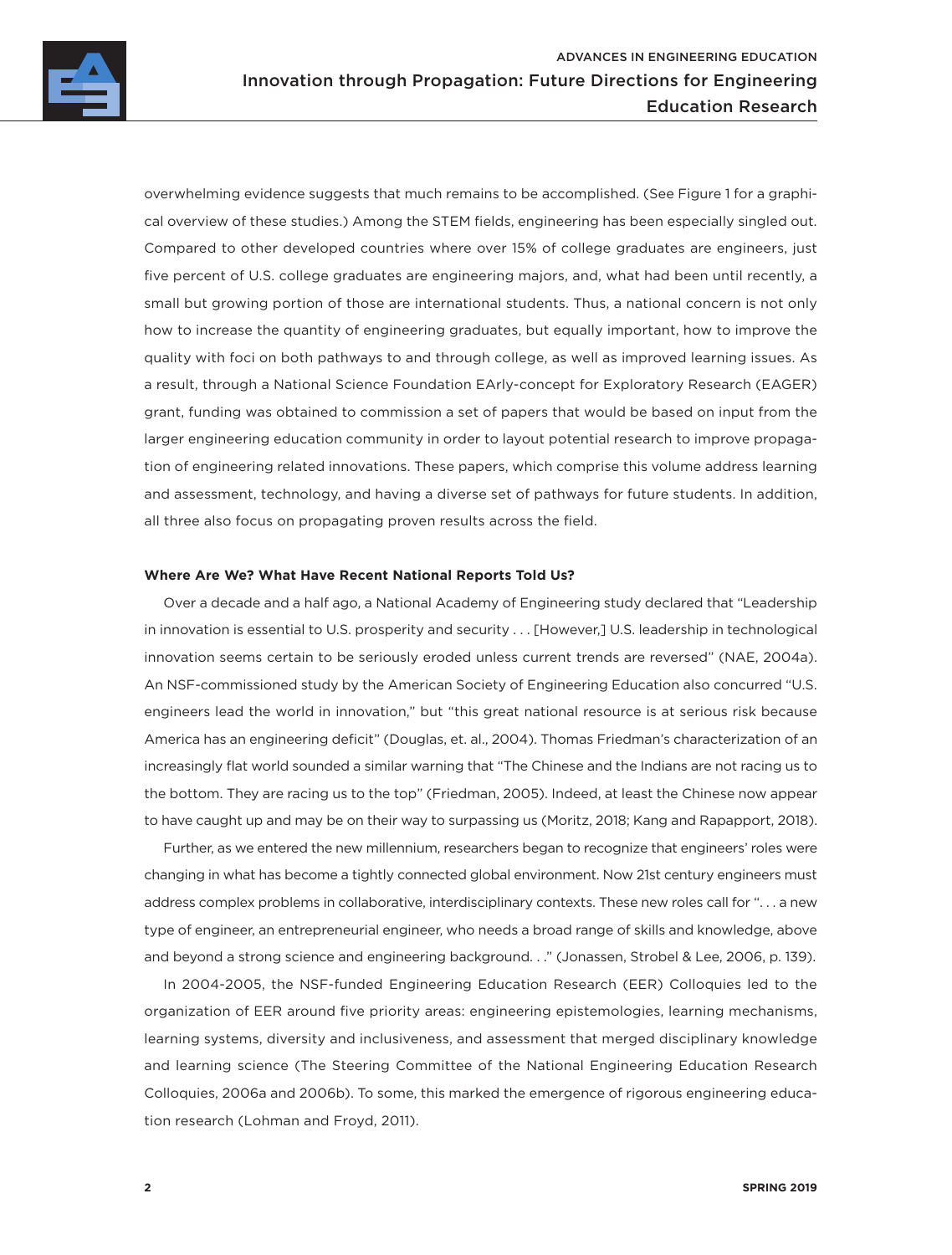



Fast forward ten years – two studies again examined issues in engineering education. In the first, the ASEE under NSF support, initiated "*Transforming Undergraduate Education in Engineering"*  that aims to clearly define the qualities engineering graduates should possess and to promote the curricula, pedagogy, and academic culture changes needed to instill those qualities in the future engineers (ASEE, 2013). The authors envisioned a T-shaped graduate, who would bring broad knowledge across domains and the ability to collaborate within a diverse workforce while possessing deep expertise within a single domain.

In the second study, the National Research Council (NRC) produced *Discipline-Based Education Research (DBER): Understanding and Improving Learning in Undergraduate Science and Engineering* (NRC, 2012), which contains an extensive volume of insights, references, and recommendations; it calls for (among its many recommendations): Research exploring similarities and differences among different student populations; longitudinal studies to better understand the acquisition of important concepts and factors influencing retention; more studies and better instruments to measure outcomes beyond tests and course performance; and interdisciplinary studies of cross-cutting concepts and cognitive processes. The DBER report provides further impetus for improving the pipeline and diversity as well as research on learning and retention of learning. However, the DBER goes one step further in enumerating principal areas of inquiry that address the need for research on the propagation of engineering education research into practices, including: the extent to which engineering faculty adopt evidence-based practices, the values that departmental, college, and university cultures place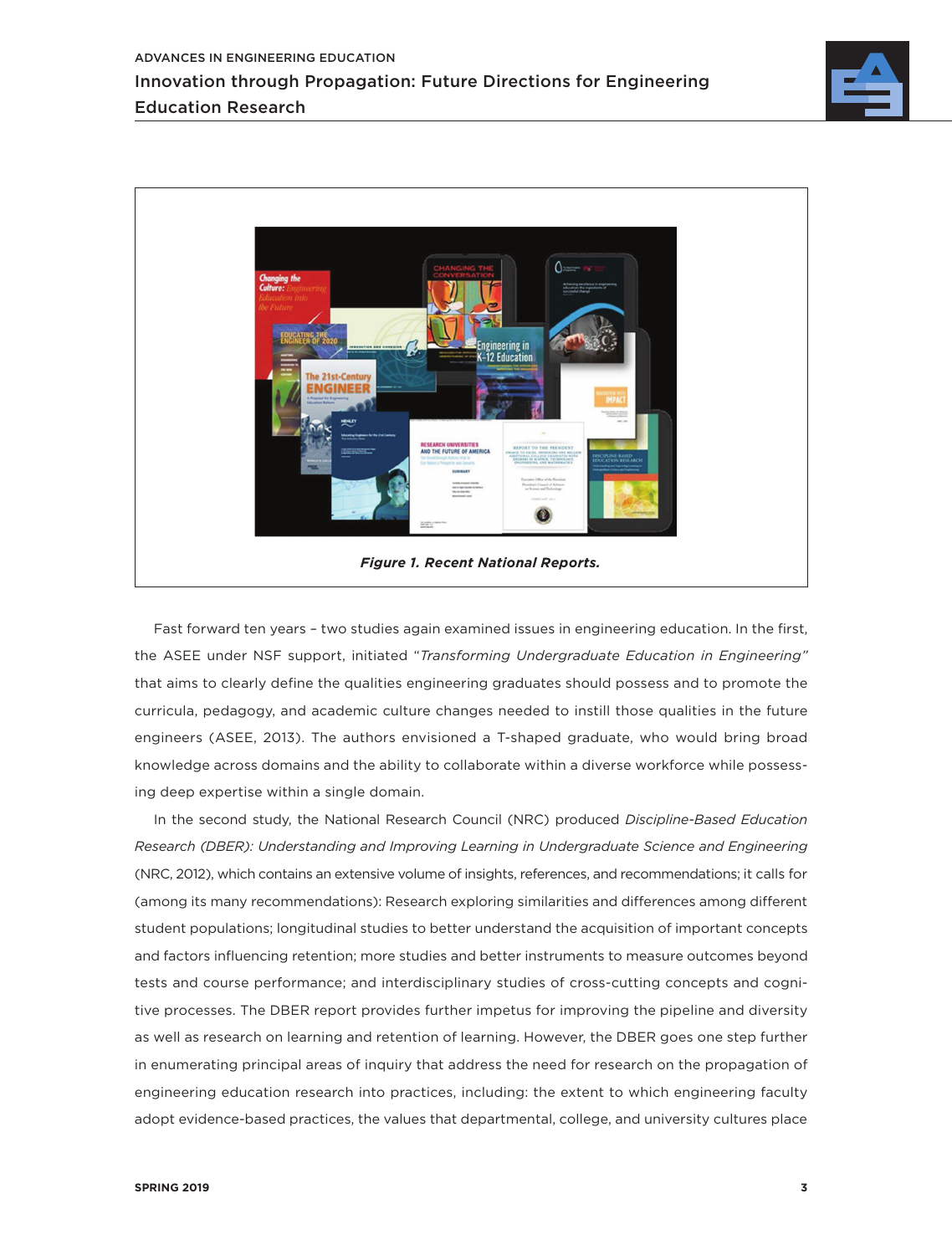

on teaching and learning compared with traditional disciplinary research, as well as the balance that Ph.D. programs strike between disciplinary research and the development of teaching and learning knowledge and skills (NRC, 2012).

The NRC study notes that a true pocket of propagation of STEM education research does exist - the NSF-supported Center for the Integration of Research, Teaching, and Learning (CIRTL), which started with a core network of 22 research active universities, and after 13 years now has 38 members that provide professional development opportunities for doctoral students and post-doctoral scholars in science, technology, engineering, and mathematics. Research suggests that those participants involved in CIRTL will develop a greater sense of the value of teaching as part of their careers; a wider range of approaches to analyzing teaching problems; and an enhanced ability to encourage student learning (Austin, et al, 2008). There are indications that participants feel better prepared for undergraduate teaching, have a greater sense of self-efficacy about teaching, and value opportunities to interact with others with similar interests regarding teaching through the CIRTL learning communities (Austin, 2011). However, more research is needed if national needs are to be met in engineering education (NRC, 2012).

More recent major reports have focused on the integration of the humanities and arts (Skorton and Bear, 2018), introducing data science for undergraduates (National Academies, 2018), women's participation and retention (ASEE, 2017), global state of the art in engineering education (Graham, 2018), role of assessment of intrapersonal and interpersonal competencies (Herman and Hilton, 2017), integrating ethics into the curriculum (Center for Engineering Ethics, NAE, 2016), and integrating discovery based research into the undergraduate curriculum (National Academies, 2015).

# **Three Key Areas for Engineering Education Research**

We have focused on three key areas for the propagation of research in engineering education:

- Learning inside the classroom,
- Improving and diversifying the pathways, and
- The role of technology.

We have recently witnessed the introduction of new forms of pedagogy including the blended and flipped classroom (See *AEE*, Fall 2016, vol. 5,3) and gamification in complement with rapid changes in teaching based technologies, which are changing the perspectives by which education can be delivered (Yuan and Powell, 2014). Consequently technology is now at the forefront of engineering education, with examples of true personalized learning already appearing (Alli, et al, 2016; Blumenstyk, 2018; Feldstein and Hill, 2015; Kapp, 2016; Lieberman, 2017; Riland, 2017).

Consequently, there is growing recognition that research is needed on how best to use new technologies and pedagogical approaches (Bates, 2013) that is equal to the focus on learning and the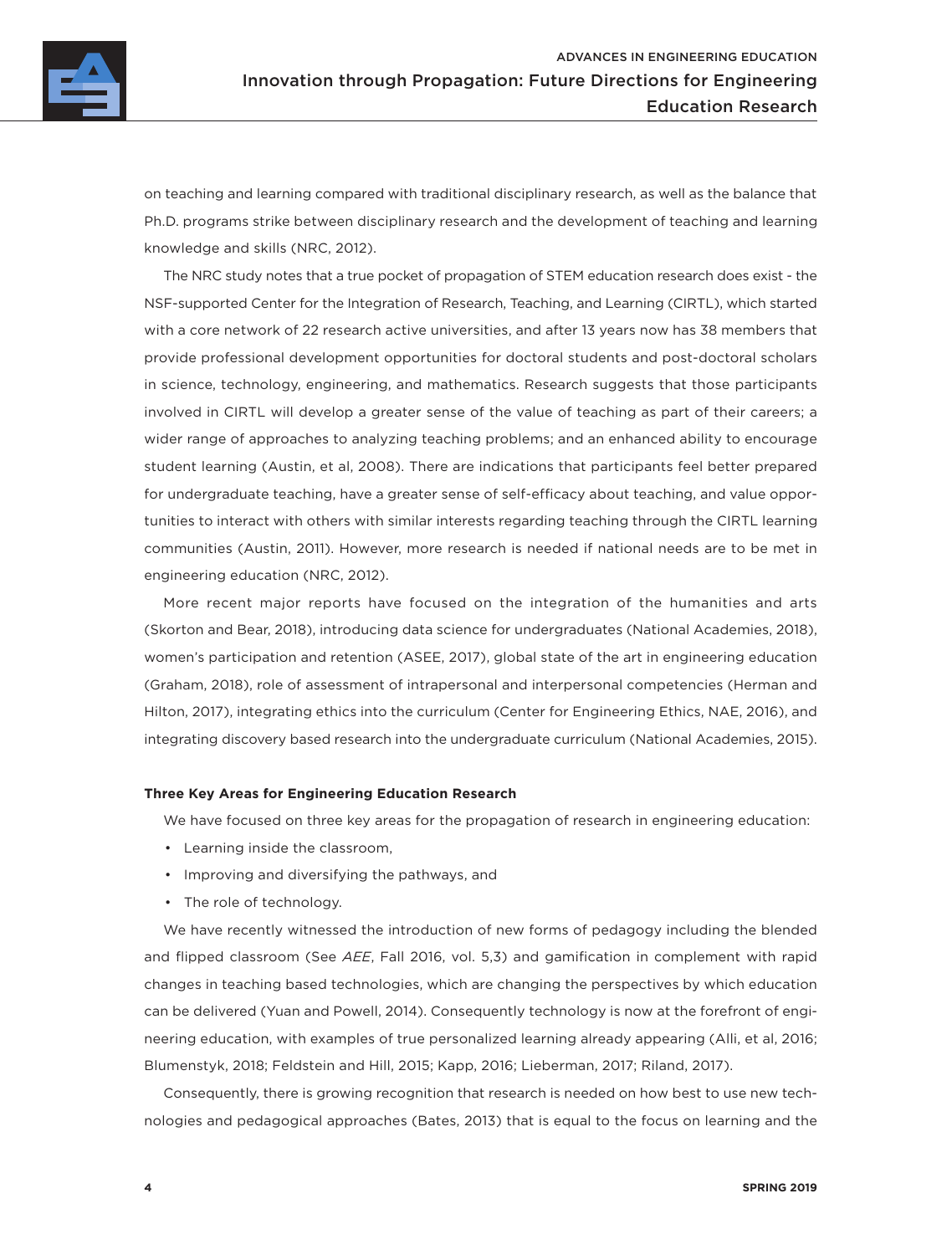

pathway issues. Many exciting engineering education innovations have been produced over the past few decades; however, as Rogers indicates in his *Theory of the Innovation-Decision Process* (2004), a lack of knowledge of how to implement the innovation correctly as well as a lack of underlying basic principles can lead to discontinuance of a proven innovation. These findings argue for shifting the conversation from "what works" and the connected evidence for those practices to putting proven practices into place efficiently (NRC, 2012).

## **Our Objectives**

Our overarching objective has been to produce three forward thinking papers framed by input from the broader engineering education research community that point out needed future directions for research to promote and propagate documented innovations. In doing this, we asked the community and author teams to address four major questions:

- 1. **What accomplishments have been produced to date?** What new innovations have occurred over the past one to almost two decades that have lasting value in engineering education?
- 2. **To what extent have innovations been propagated?** Have meta-analyses of certain funded innovations across the key areas gleaned useful understanding of how propagation has or has not occurred?
- 3. **What remains to be done?** What are the gaps in the research? What are potential root causes as to why the particular innovations have not proliferated across engineering schools?
- 4. **How best can future work be propagated?** What type of research agenda is needed over the next five to ten years to facilitate innovations in engineering education spreading across different types of engineering schools, engineering disciplines and engineering coursework? What evidence is required to document a successful innovation?

# **METHODOLOGY**

We addressed these questions through a series of interactive strategies that involved both engineering education researchers and administrators. The strategies were designed to achieve both peer credibility and involvement. A major component of the process was the use of the Delphi process to identify issues and writing teams. In all, three rounds of the Delphi were used coupled with interactive input from the larger community. The Delphi process (Linstone and Turnoff, 2002) provides an interactive communication structure between researchers and subject matter experts (SMEs) to develop themes, needs, and directions about a topic. Participants remain anonymous, and responses are reported in aggregate, allowing for a free exchange of ideas among the group.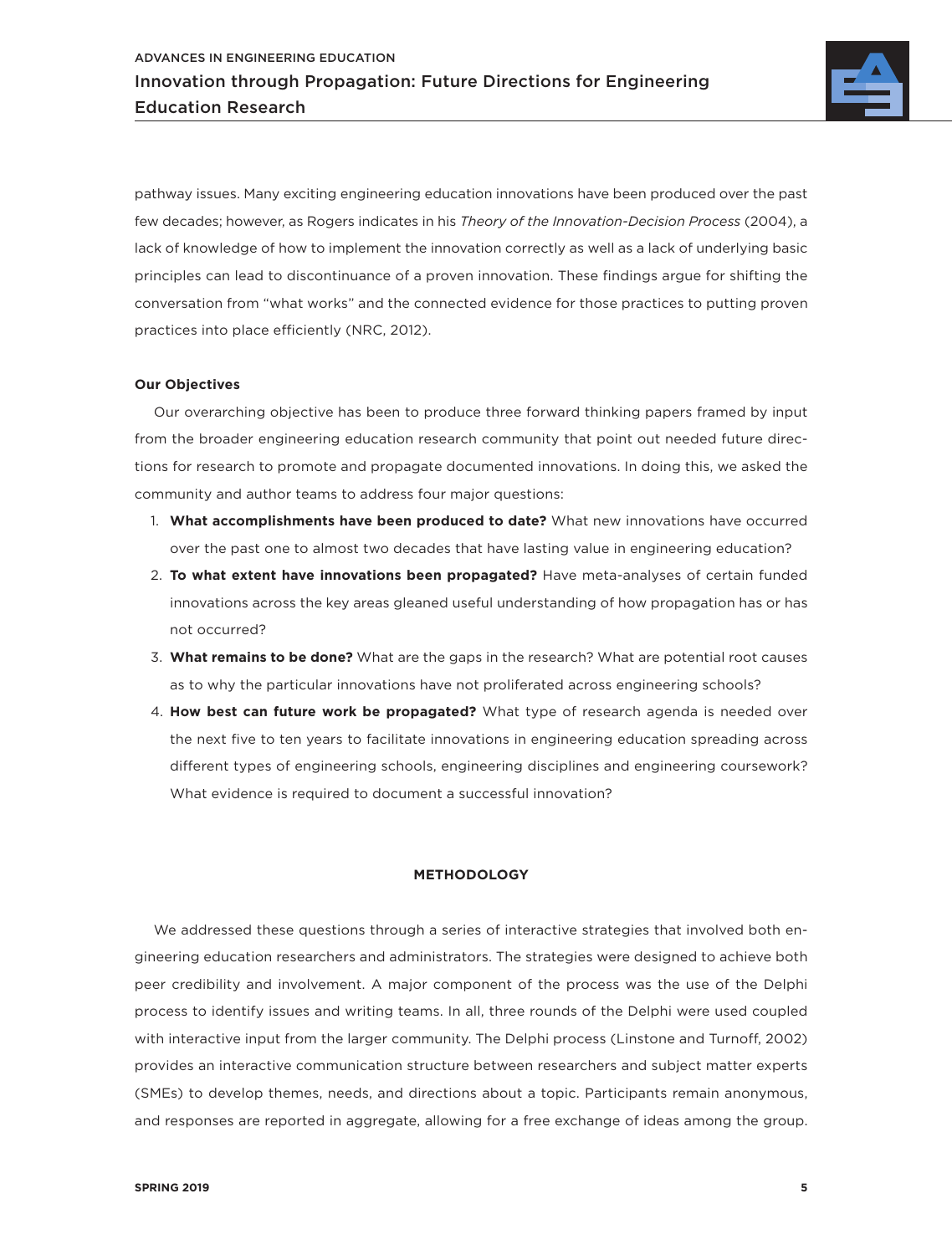Participants know other SMEs exist, but do not know their names or affiliations. For all rounds, responses were collected via Qualtrics survey software.

First, we empowered a planning committee consisting of three engineering education experts – Alan Chevelle, Tom Litzinger and Michael Loui - to assist in determining a broad spectrum of subject matter experts to engage in the first Delphi study. That study (Round 1) would more explicitly identify the issues and needs to be addressed, as well as possible writing team members.

To assist in identifying SMEs, a broad list of 797 potential participants was assembled including authors who had published in *Advances in Engineering Education* and the *Journal of Engineering Education* over the past decade; all Principal Investigators with either a REE or RIGEE project; and all participants in the National Academy of Engineering's Frontiers of Engineering Education symposiums. Participants in the project's three Delphi studies would be drawn from this initial pool of potential SMEs.

Together with the planning committee members, each of the 797 individuals was categorized (i.e., do not know person/cannot make a judgement; do not invite; potential SME; or definitely invite as SME). Those judged to be potential or definitely invite SMEs were then subdivided into one of the three focus areas based on their background. The result of this initial effort was a reduced pool of 187 SMEs divided into four areas and categorized according to their potential contribution as follows.

- Learning inside and outside of the classroom (60)
- Improving and diversifying the pipeline and pathways (43)
- The role of technology (22)
- Change and culture in education (18)
- Other  $(44)$

We then chose to invite as SMEs the first 30 individuals in the "Learning" cluster, the first 30 in the "Pathways" cluster, and all of the "Technology" cluster. We also invited all of the "Change" cluster, but reallocated these SMEs across the first three pools. The "Other" cluster was then eliminated.

Of the 100 invited SMEs to participate in the three Delphi Studies, 18 of the "Learning," 10 of the "Pathways" and 13 of the "Technology" responded and participated. For Round 1, two questions were asked (depending on the SME's subject area):

- What are the most critical unresolved issues facing engineering education research and its propagation *related to*
	- $\circ$  Learning inside and outside of the classroom?
	- $\circ$  Improving and diversifying the pipeline and pathways?
	- o The role of technology?
- Who are the most appropriate individuals to address these issues?

The SMEs provided a highly comprehensive set of responses for the first question. Each response was read by two researchers, who first delineated every issue, and then sorted the resultant issues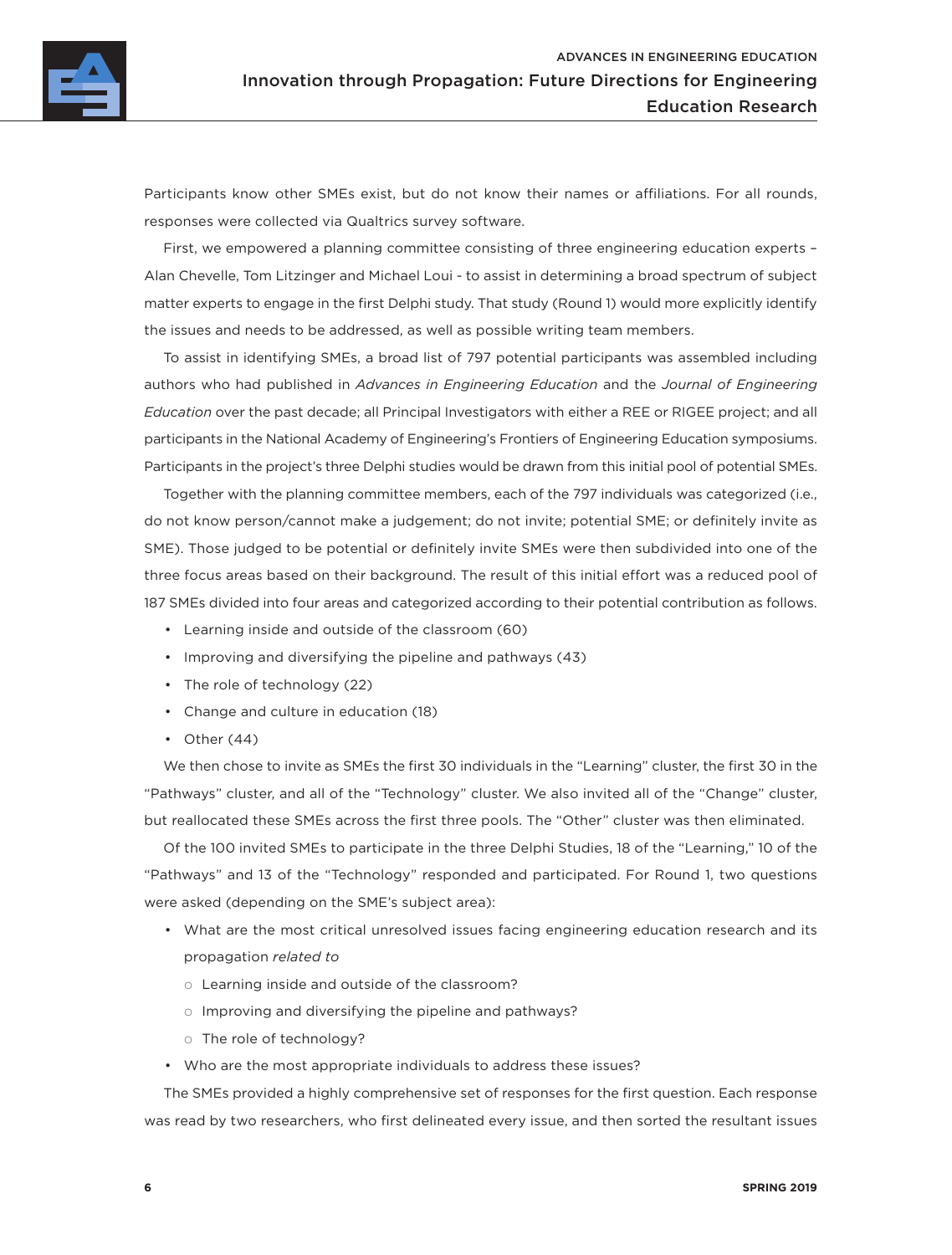

| Table 1. First Delphi Results.       |                                             |                                      |
|--------------------------------------|---------------------------------------------|--------------------------------------|
| <b>Subject Area</b>                  | <b>Question 1: Distinct Ideas Suggested</b> | <b>Question 2: Potential Writers</b> |
| Learning In and Out of the Classroom | 28                                          | 35                                   |
| Pathways and Pipelines               | 16                                          | 39                                   |
| The Role of Technology               | 18                                          | 23                                   |

into three exhaustive groups – Learning, Pathways or Technology. Each resultant response was rephrased into an action statement (i.e., verb followed by noun phrase) for consistency. A third researcher reviewed the groupings, regrouped where necessary, and drafted an overview statement for the grouping. Any remaining issues were then arbitrated by the three researchers.

For the second question, initial pools of writers were developed. Table 1 provides a summary of the number of distinct ideas generated per subject area along with potential experts that could write about the particular subject area.

With this information, the second Delphi (Round 2) was conducted. Each of the responding SMEs were then asked to:

- 1. Rate the degree of importance each item might have on engineering education and its propagation, and
- 2. Select up to three senior and three junior level individuals who could best address these issues.

For each of the three areas, the top five results for question 1 were selected for presentation to the engineering education community at the 2015 ASEE national conference in Seattle, Washington. The purpose of the special session was to introduce the project to the engineering education community, and obtain feedback regarding the results of the second Delphi. Consequently, everyone on the list of 187 SMEs was invited to the special session. In addition, invitations were sent to various divisions of ASEE (e.g., Educational Research Methods Division). Nearly 100 people attended that session. Attendees learned about the project and the process that led to the special session. Attendees were then presented with the top results selected for each of the three areas, asked to think about their own weighting of these items, then briefly discuss with their colleagues before voting (i.e., the community participated in a large think-pair-share exercise). That is, each attendee was asked to "select the item you think is most important to engineering education research and its propagation." Classroom response systems (i.e., clickers) were used to capture responses. Of the 100 people in attendance at the special session, 74 actively signed in and participated in the voting process. Another four individuals emailed their responses as we ran out of clickers (Besterfield-Sacre and Shuman, 2016).

In light of the special session responses, the data was further analyzed, and a final Delphi (Round 3) was conducted to refine issues and narrow the selection of the writing teams. Writing teams were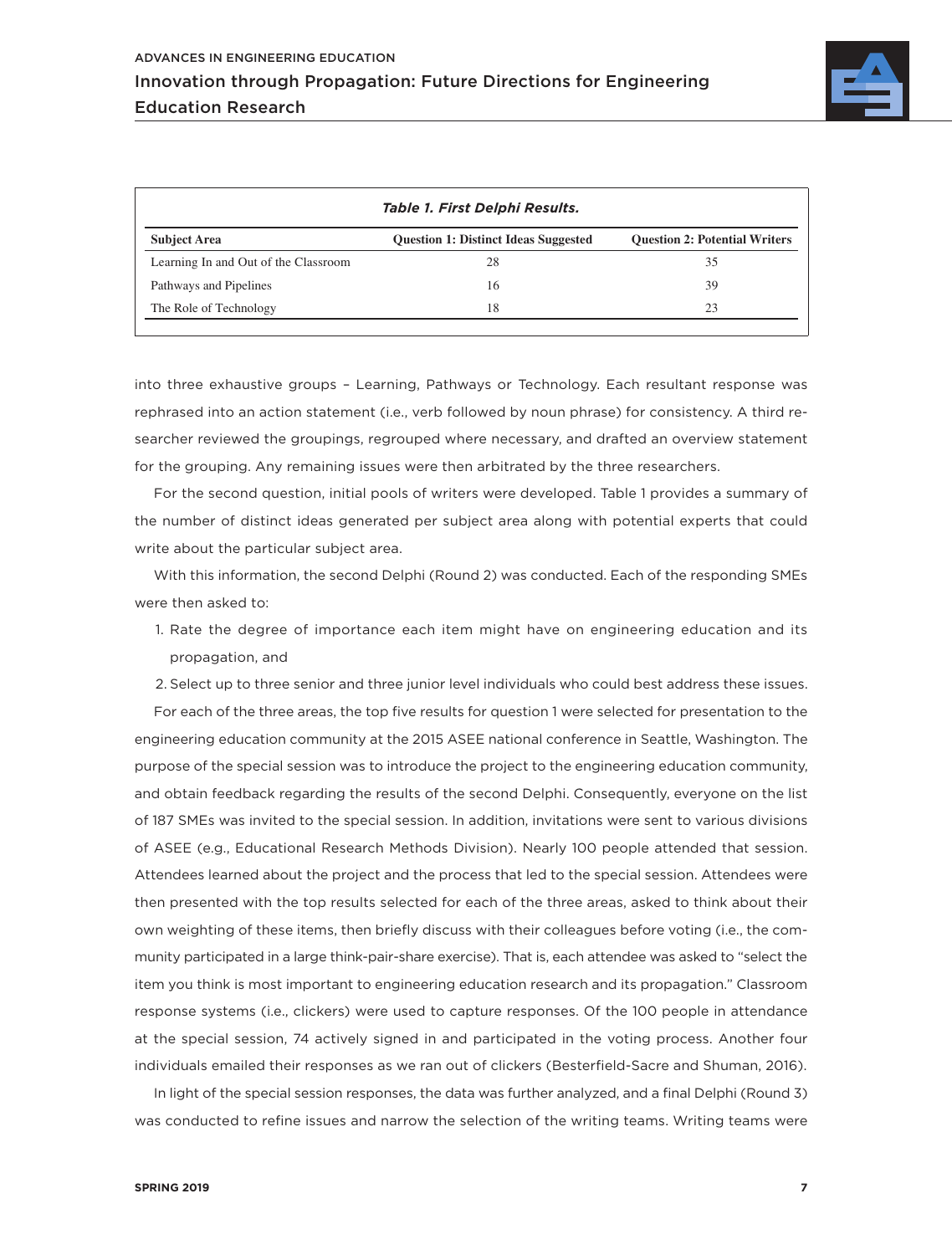

invited; and each team received a small contract and an assigned consultant, who would provide additional input while serving as a first reader. Those writing teams whose final papers are part of this issue were:

- Learning inside the classroom Jeff Froyd and Cindy Finelli; Tom Litzinger (consultant);
- Improving and diversifying pathways Susan Lord and Dennis Simmons; Michael Loui (consultant); and
- The role of technology Milo Koretsky and Ale Magana; Alan Cheville (consultant).

A series of conference calls were conducted with the teams to outline the requirements for the paper and review results from the three Delphi rounds and the ASEE session. The writing teams used these results combined with their own literature review and input from the consultants to develop a set of issues to address with a larger body of experts.

To present their ideas, the writing teams met with the larger body of SMEs, selected from participates of the Delphi, in Pittsburgh for a 1.5 day workshop. The workshop's objective was to: Provide to the writing teams additional insights and wisdom as to the important engineering education issues and how they could best be propagated (i.e., What research is needed for propagation? What research is needed on how best to propagate?).

The workshop resulted in agreement and a strategic, in-depth understanding of the issues, as well as tactical recommendations for how research on these issues might best proceed. Participants worked both across all three foci as well as in small groups addressing one of the three areas. The workshop also provided an opportunity for the writing teams to vet their interpretation of the key issues, and revise them from the resultant input. For example, the "Learning inside and outside the classroom" team narrowed the scope to "Learning *inside* the classroom" given, in part, to feedback from the SME's that attended the workshop. It was felt by workshop participants and the writing group that "outside the classroom" incorporated an entirely new scope for the work and would be a paper in itself.

"Outside the classroom" experiential learning includes such co-curricular activities as international learning/study abroad, internships and cooperative learning, learning through student clubs and competitions, as well as learning through makerspaces. These experiential learning examples are certainly viable and contribute highly to student learning, but are supported by a different literature as well as different SME expertise.

In addition, "improving and diversifying the pathways" was originally called "improving and diversifying the pipeline." Workshop participants and the current literature point to "pipeline" as a tired metaphor used in STEM education, with a negative connotation for individuals leaving (or leaking out) of STEM programs. In contrast, "pathways" provides for multiple routes and avenues to attain a STEM (here, engineering) degree. Hence, it is a more inclusive and correct term for the intentions of the workshop participants and writing team.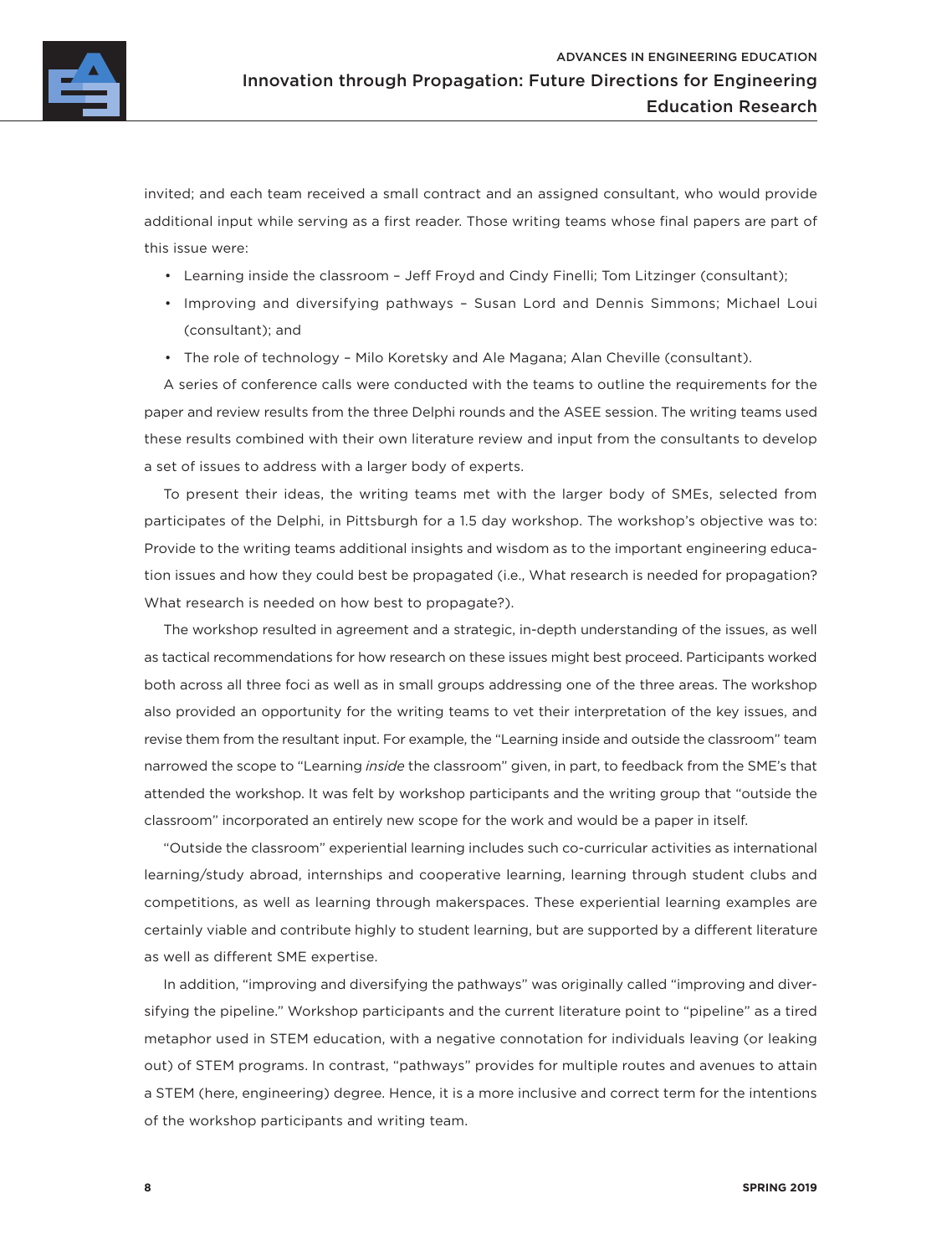

The writing teams each produced a draft Work-In-Progress paper that was submitted, reviewed and revised for the 2016 ASEE National Conference as part of a second special interactive session. In a similar manner to the 2015 ASEE National Conference, a broad range of participants were invited to attend this session in which the writing teams provided their identified key issues via work-in-process papers to the engineering education community. At the interactive session each writing team presented its work via five minute lightning talks, which then turned into a world café approach enabling each writing team to have small group discussions with participants. A total of six small group (two for each subject area) discussions were held with groups rotating after ten minutes. After two rotations (i.e., three café sessions), all session participants had the opportunity to discuss with the authors their thoughts and ideas regarding each of the three focus areas. In this manner, the writing teams received feedback from the engineering education community regarding the specific issues being addressed. This enabled the writing teams to strengthen their papers while ensuring that they were addressing issues of concern to the larger community.

#### **CONCLUSION**

The completed papers were submitted to *Advances in Engineering Education*. Each paper underwent an extensive peer review. As noted in the Introduction Section, this was done in recognition of the potential importance of these papers. Consequently, each paper was sent to a broad spectrum of reviewers that included the attendees at the invited workshop, since they were familiar with the project and the evolution of the papers.

# **Improving Student Learning in Undergraduate Engineering Education by Improving Teaching and Assessment**

Jeff Froyd and Cindy Finelli have addressed what they believe is needed if there are to be comprehensive, systemic, and systematic improvements in undergraduate engineering student learning. This will require change across numerous elements in the education system. Their paper was informed by the three Delphi studies and the subsequent workshops that have enabled major issues to be clustered into four themes: (1) change the organizational culture, (2) research effective assessment practices, (3) promote adoption of research-based teaching practices (RBTPs), and (4) characterize successful faculty development. For each theme, Froyd and Finelli present a rationale to support its selection and organize the needed research questions. As noted in their paper, the expectation is that it will "catalyze scholars to generate new areas of research, will inspire engineering instructors to pursue ideas for improving teaching and assessment in their classrooms, and will galvanize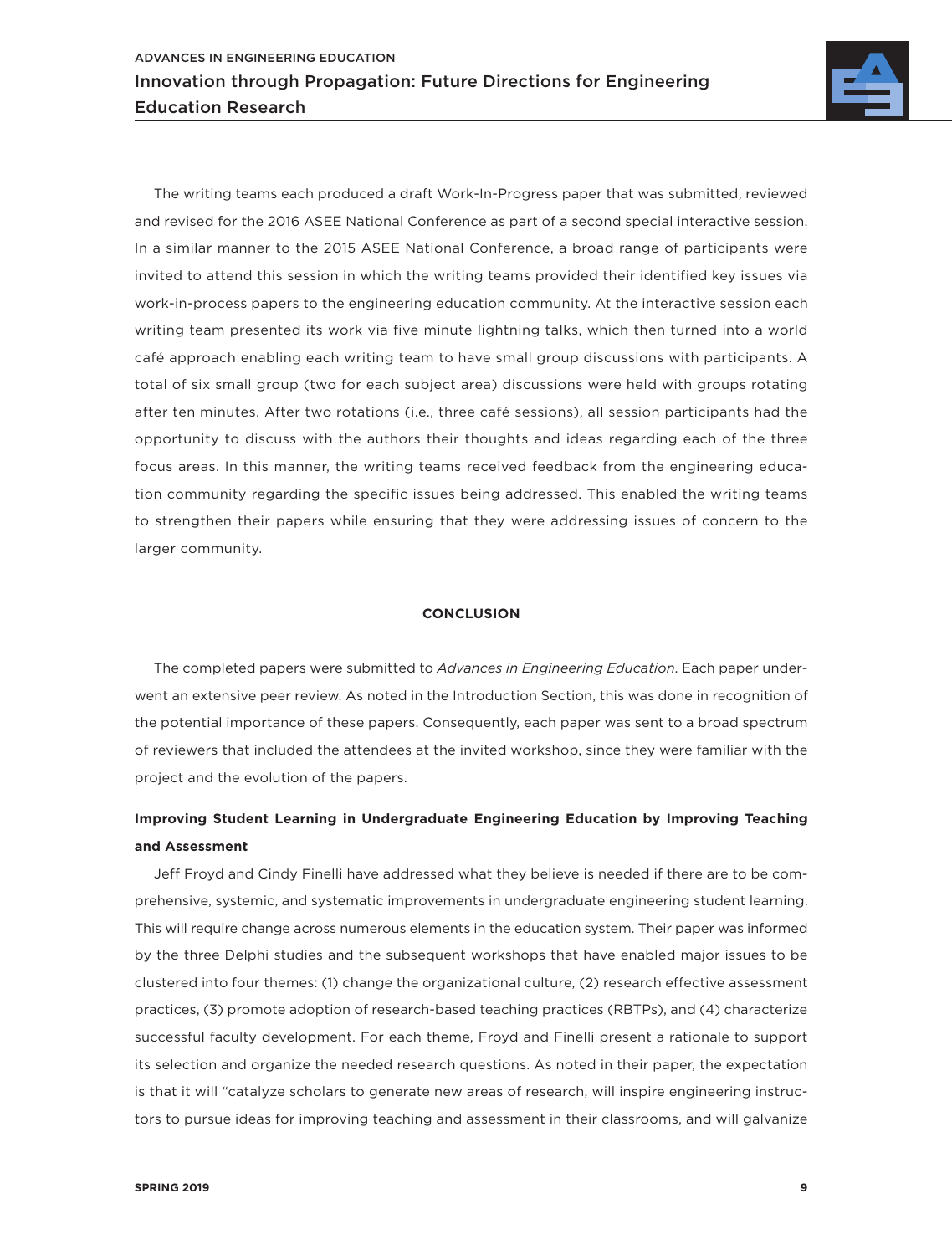

administrators to apply insights to change institutional policies, teaching and assessment activities, faculty development initiatives, and, ultimately, their organizational cultures."

# **Removing Invisible Barriers and Changing Mindsets to Improve and Diversify Pathways in Engineering**

Susan Lord and Denise Simmons propose that "supporting diverse students in engineering education is considered a critically unsolved issue facing engineering education research." They believe that the field not only suffers from a lack of diversity, but continues to struggle to recruit and retain underrepresented students. They believe that this is due in large part to structural barriers that prevent equitable participation. The paper examines these barriers, in particular, racism and sexism, that underrepresented engineering students experience and propose realistic interventions. In calling for action to improve and diversify educational pathways, the authors call for rethinking research and instruction mindsets. They present examples that have worked well. They end by "call[ing] for the engineering education community to work together in changing the culture of engineering education highlighting the key role of the allies."

#### **Using Technology to Enhance Learning and Engagement in Engineering**

Milo Koretsky and Ale Magana explore how information, communications, and computational technology (computer technology for short), influence the teaching and subsequent learning of undergraduate engineering. Their goal is to contribute to promoting research, adoption, and policy for propagating the effective use of computer technology in engineering education while avoiding potential pitfalls that technology can create. In this manner they seek to inform action and generate conversation among various constituencies within the broad engineering education community. Their paper addresses the role of technology in learning engineering, including both technologies specifically designed for learning (learning innovations) and domain-specific technologies for engineering practice (computational tools). The paper includes discussion of the needed professional development to prepare faculty to use technology effectively in the classroom. The paper concludes with the broader ways technology interacts with engineering students and faculty at the systems level, both the good and the bad.

We encourage you to read these papers and send comments directly to the authors. We invite well-written responses for possible inclusion in *Advances in Engineering Education*. Those should be submitted via the usual mechanism: <https://mc.manuscriptcentral.com/advances>.

# **ACKNOWLEDGEMENTS**

We acknowledge NSF grant DRL-1451263 "Innovation Through Propagation: Determining an Engineering Education Research Agenda" for funding this project. We thank the three writing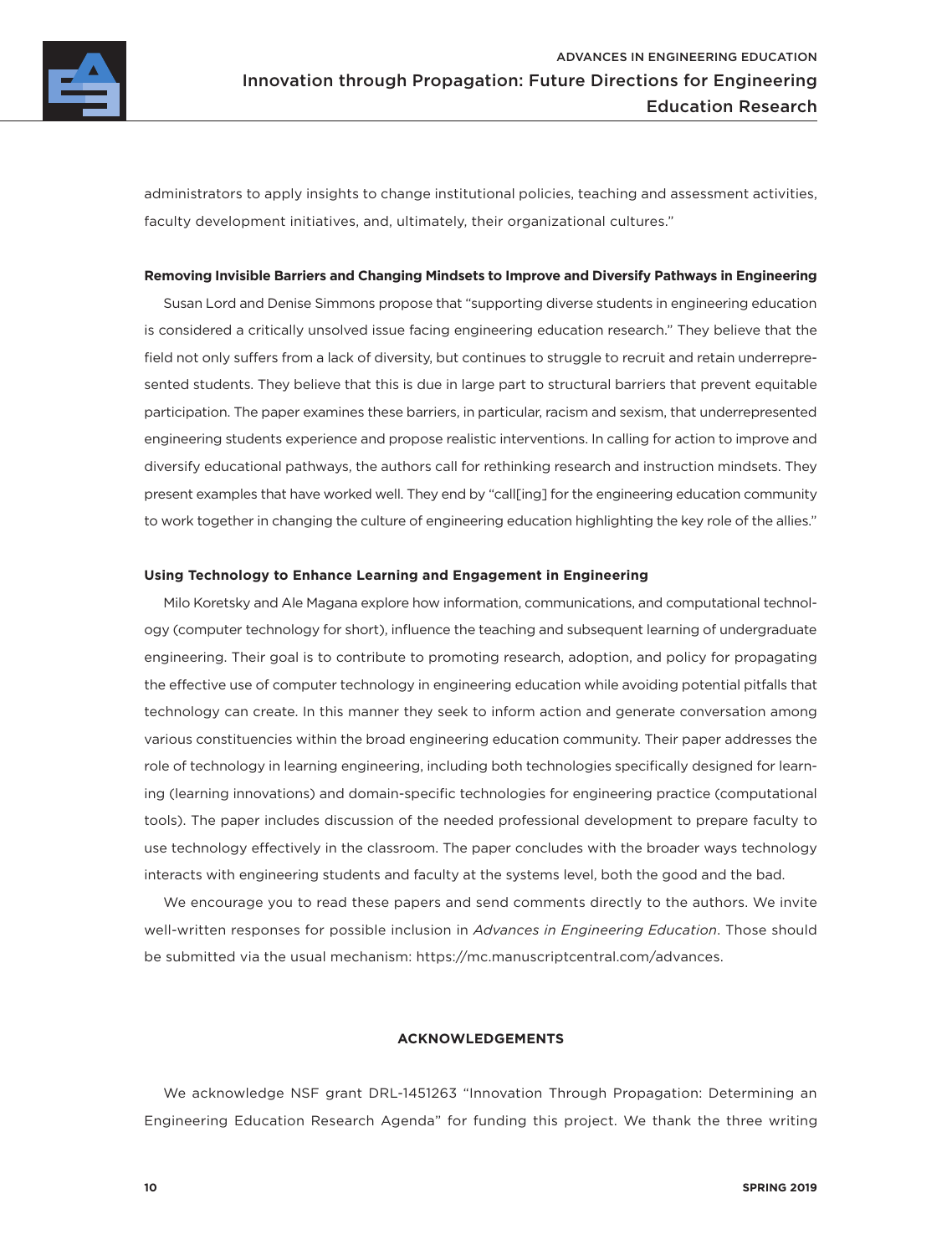

team members and the consultants Alan Cheville, Tom Litzinger, and Michael Loui whose insightful comments on the various drafts of the papers have greatly enhanced their quality and value. Finally, we thank the more than 200 members of the engineering education community who provided valuable input to this project through participation in the Delphi process, ASEE special sessions and the workshop.

## **REFERENCES**

Alli, N., R. Rajan and G. Ratliff (2016). "How Personalized Learning Unlocks Student Success," *Educause Review*, March/April 2016.

American Society for Engineering Education (2012). *Innovation with impact: Creating a culture for scholarly and systematic innovation in engineering education*. Washington, DC: American Society for Engineering Education.

American Society for Engineering Education (2013). *Transforming Undergraduate Education in Engineering, Phase I: Synthesizing and Integrating Industry Prospectives*, workshop report, American Society for Engineering Education.

American Society for Engineering Education (2017). *Transforming Undergraduate Education in Engineering, Phase III: Voices on Women's Participation and Retention*, workshop report, American Society for Engineering Education.

Austin, A. E., Connolly, M., and Colbeck, C. L. (2008). Strategies for preparing integrated faculty: The Center for the Integration of Research, Teaching, and Learning. In C. L. Colbeck, K.A. O'Meara, and A. E. (Eds.), *Educating integrated professionals: Theory and practice on preparation for the professoriate: New directions for teaching and learning*, Number 113 (pp. 69–81). San Francisco: Jossey-Bass.

Austin, A.E. (2011). Promoting evidence-based change in undergraduate science education. Paper presented at the fourth Committee Meeting on Status, Contributions, and Future Directions of Discipline-Based Education Research.

Besterfield-Sacre, M. E., and Shuman, L. J. (2016). Innovation through propagation: A roadmap for engineering education. *Proceedings of 2016 ASEE Annual Conference & Exposition*, New Orleans, LA.

Blumenstyk, G. (2018). "Can Artificial Intelligence Make Teaching More Personal?" *Chronicle of Higher Education*, April 9, 2018.

Center for Engineering Ethics, National Academy of Engineering (2016), *Infusing Ethics into the Development of Engineers: Exemplary Education Activities and Programs*, National Academies Press, 2016

Douglas, J., E. Iverson, and C. Kalyandurg (2004). *Engineering in the K-12 Classroom: An Analysis of Current Practices and Guidelines for the Future*, Washington, D.C.: The American Society for Engineering Education.

Feldstein, M. and P. Hill (2015). "Why Personalized Learning Matters to a New Generation of College Students," *Edsurge*, November 10, 2015; [https://www.edsurge.com/news/2015-11-10-why-personalized-learning-matters-to-a-new](https://www.edsurge.com/news/2015-11-10-why-personalized-learning-matters-to-a-new-generation-of-college-students)[generation-of-college-students](https://www.edsurge.com/news/2015-11-10-why-personalized-learning-matters-to-a-new-generation-of-college-students)

Freidman, Thomas (2005). *The World is Flat*; Farrar, Straus and Giroux.

Graham, R. (2008). *The Global State of the Art in Engineering Education*, New Engineering Education Transformation, Massachusetts Institute of Technology, March.

Herman, J. and M.t Hilton (2017). Editors, *Supporting Students' College Success: The Role of Assessment of Intrapersonal and Interpersonal Competencies*, National Academies Press.

Jonassen, D., Strobel, J., and Lee, C. B. (2006). Everyday problem solving in engineering: Lessons for engineering educators. *Journal of Engineering Education, 95*(2)*,* 139–151.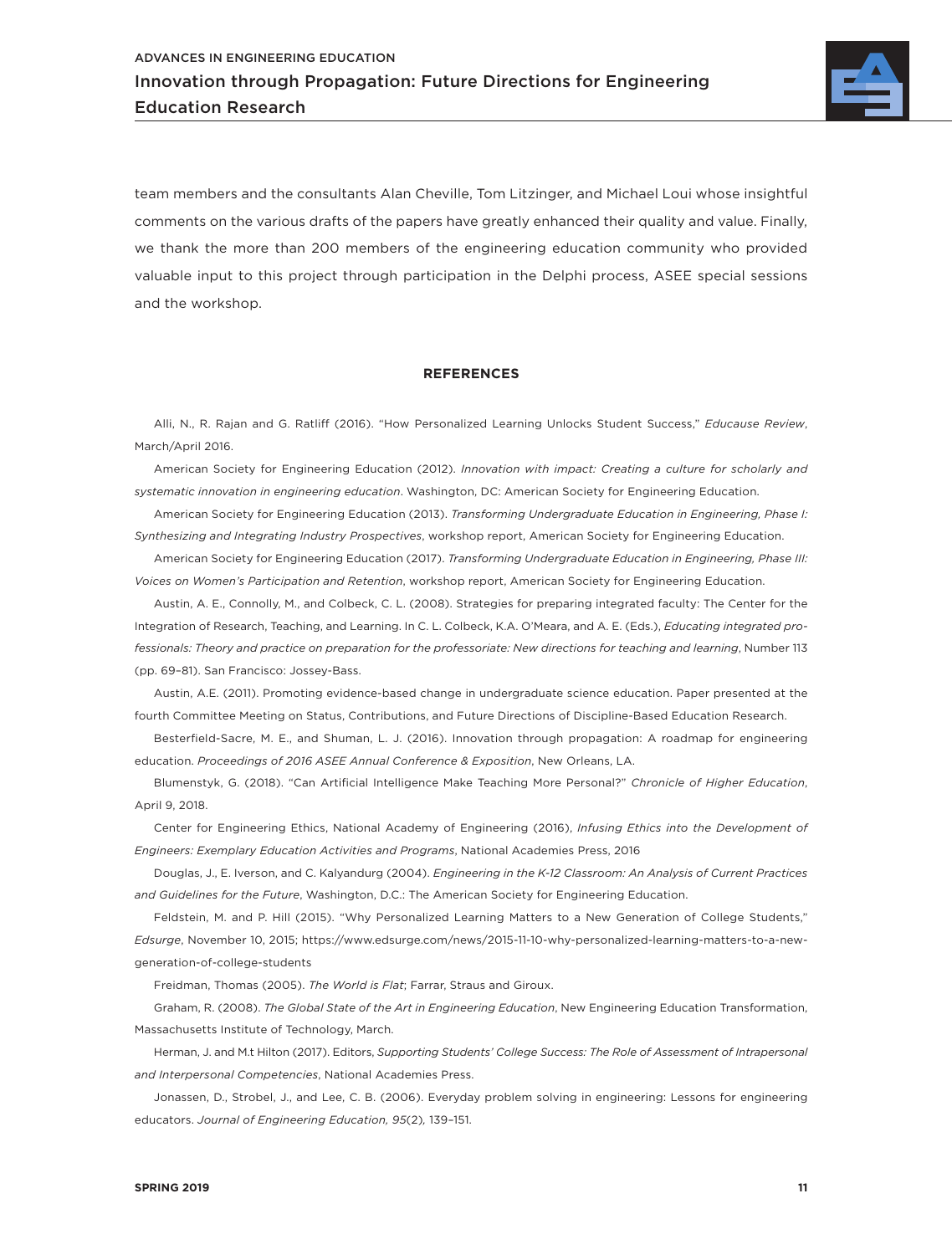

[Kang](http://www.nytimes.com/by/cecilia-kang) C. and [A. Rappeport](https://www.nytimes.com/by/alan-rappeport) (2018). "The New U.S.-China Rivalry: A Technology Race, *New York Times*," March 6, 2018 <https://www.nytimes.com/2018/03/06/business/us-china-trade-technology-deals.html>, 1/4/19

Kapp, K. (2016). "Five learning tech trends to watch in the next five years," Americans for Talent Development, 2/3/16, https://www.td.org/insights/5-learning-tech-trends-to-watch-in-the-next-5-years.

Lieberman, M. (2017). "Experts react to ambitious National University Plans for personalized learning," *Inside Higher Ed*, 8/16/17; https://www.insidehighered.com/digital-learning/article/2017/08/16/experts-react-ambitious-nationaluniversity-plans-personalized

Lohmann, J., and Froyd, F. (2011). Chronological and ontological development of engineering education as a field of scientific inquiry. Paper presented at the Second Committee Meeting on the Status, Contributions, and Future Directions of Discipline-Based Education Research.

Moritz, M. (2018). China is winning the global tech race*, Financial Times,* June 17, 2018, [https://www.ft.com/](https://www.ft.com/content/3530f178-6e50-11e8-8863-a9bb262c5f53) [content/3530f178-6e50-11e8-8863-a9bb262c5f53,](https://www.ft.com/content/3530f178-6e50-11e8-8863-a9bb262c5f53) 1/1/4

National Academy of Engineering. (2004a). *Assessing the capacity of the U.S. engineering research enterprise*. The National Academy of Engineering of the National Academies. Washington, DC: National Academies Press.

National Academy of Engineering. (2004b). *The engineer of 2020: Visions of engineering in the new century*. The National Academy of Engineering of the National Academies. Washington, DC: National Academies Press.

National Academies (2006). *Rising Above the Gathering Storm, Energizing and Employing America for A Brighter Economic Future*, National Academy Press.

National Academies (2015). *Integrating Discovery-Based Research into the Undergraduate Curriculum: Report of a Convocation*, National Academies Press.

National Academies (2018). *Data Science for Undergraduates: Opportunities and Options*, National Academy Press. National Center on Education and The Economy (2007), "Tough Choices or Tough Times," *The Report of The New Commission on The Skill of the American Workplace*.

National Economic Council Office of Science and Technology Policy, Executive Office of the President (2009). *A Strategy for American Innovation: Driving Towards Sustainable Growth and Quality Job*.

National Research Council, (2011). *Promising practices in undergraduate science, technology, engineering, and mathematics education: Summary of two workshops*, National Academy Press.

National Research Council, (2012). *Discipline-Based Education Research: Understanding and, Improving Learning in Undergraduate Science and Engineering*, S. R. Singer, N. R. Nielsen, and H. A. Schweingruber, Editors, Washington, DC: National Academies Press.

Riland, R. (2017). "Is Artificial Intelligence the Key to Personalized Education?." Smithsonian.com, May 9.

Skorton, D. and A. Bear, Editors (2018). *The Integration of the Humanities and Arts with Sciences, Engineering and Medicine in Higher Education*, National Academy Press, 2018

The Steering Committee of the National Engineering Education Research Colloquies, (2006a), "The Research Agenda for the New Discipline of Engineering Education," *Journal of Engineering Education*, 95(4), 259–261.

The Steering Committee of the National Engineering Education Research Colloquies, (2006b). "The National Engineering Education Research Colloquies," *Journal of Engineering Education* 95 (4): 257–258.

U.S. Department of Education, (2006). *A Test of Leadership, Charting the Future of U.S. Higher Education*.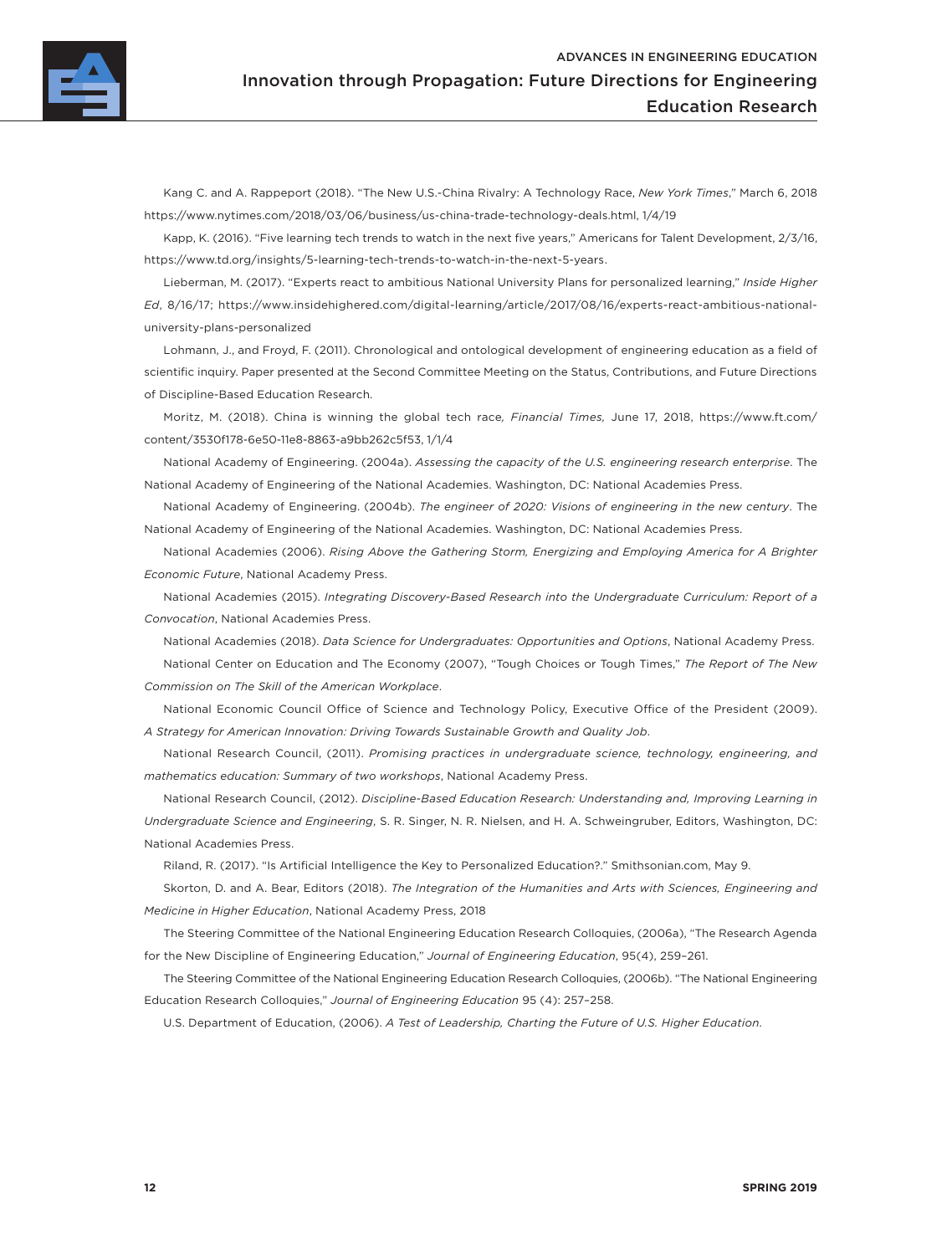



# **AUTHORS**

**Larry J. Shuman** is the Distinguished Service Professor of Industrial Engineering, Swanson School of Engineering, University of Pittsburgh. He previously served as the Swanson School's Senior Associate Dean for Academic Affairs. His research currently focuses on improving the engineering educational experience, emphasizing assessment of learning and students' problem-solving abilities. Earlier research has addressed how engineers recognize and resolve potential ethical dilemmas in the workplace. When first joining the University of Pittsburgh he was a very active researcher in the field of Health Services Research. Within

the Swanson School of Engineering Larry led the development of very successful cooperative engineering education and study abroad programs. He served as the Spring 2002 Academic Dean for the Semester at Sea Program. A former senior editor of the *Journal of Engineering Education*, Dr. Shuman is the founding editor of ASEE's *Advances in Engineering Education.* He has published widely in the engineering education literature, and before that the health services research literature (nearly 200 papers in total). He is co-author of *Engineering Ethics: Balancing Cost, Schedule and Risk - Lessons Learned from the Space Shuttle* (Cambridge University Press) and co-editor of *Health Operations Research: A Critical Analysis*, Johns Hopkins University Press, 1975. Dr. Shuman received his Ph.D. from The Johns Hopkins University in Operations Research and the BSEE from the University of Cincinnati. He is an ASEE Fellow.



**Mary Besterfield-Sacre** is the Associate Dean for Academic Affairs and Nickolas A. DeCecco Professor in Industrial Engineering. She also serves as founding Director for the Engineering Education Research Center (EERC) within the Swanson School of Engineering, University of Pittsburgh. Mary has a B.S. is in Engineering Management from the University of Missouri – Rolla, a M.S. in Industrial Engineering from Purdue University, and a Ph.D. in Industrial Engineering from the University of Pittsburgh. Prior to returning to the University of Pittsburgh in 1999, she was on the faculty at the University of Texas – El Paso. Her

principal research is in engineering education assessment, which has been funded by the NSF, Department of Education, Sloan, Education Information Foundation, and VentureWell. Mary has sponsored 4 postdocs, produced 10 PhDs, and mentored 32 graduate students and 60 undergraduate students on research. As a leading researcher in engineering education, Mary has won